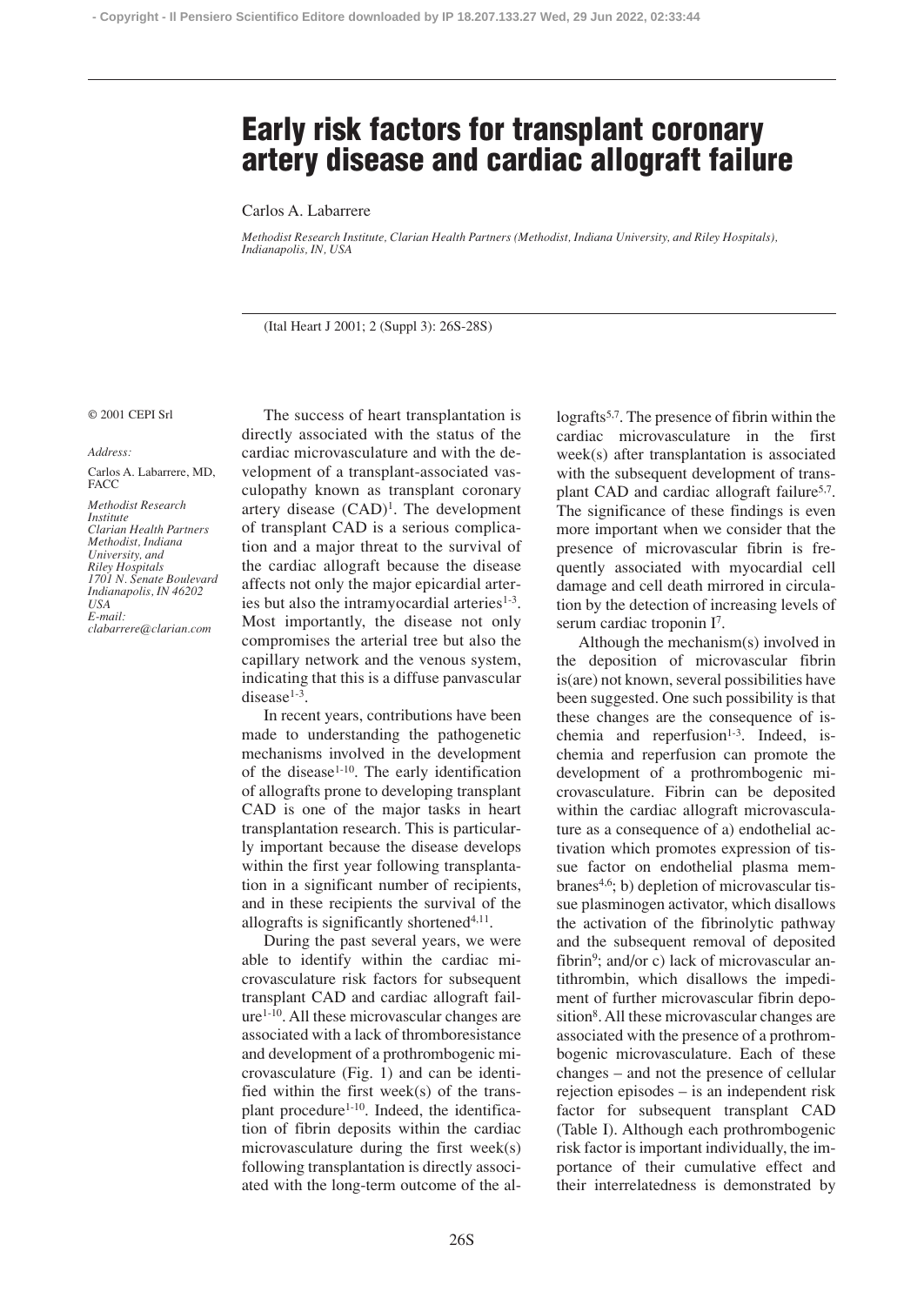

**Figure 1.** *Immunohistochemical findings of a prothrombogenic microvasculature*. *A thromboresistant microvasculature is characterized by* a) *antithrombin in arterial smooth muscle cells and intima* (arrow) *and venous endothelium* (open arrow)*;* d) *presence of tissue plasminogen activator in arteriolar smooth muscle cells* (arrow)*;* f) *absence of intercellular adhesion molecule-1 and human leukocyte antigen (HLA)-DR on arterial and arteriolar endothelium* (arrow)*; and* h) *absence of fibrin. A prothrombogenic microvasculature is characterized by* b) *absence of vascular antithrombin;* e) *depletion of arteriolar tis*sue plasminogen activator from arteriolar smooth muscle cells (arrow); g) presence of arterial and arteriolar endothelial intercellular adhesion molecule-*1 and HLA-DR* (arrow)*; and* i) *presence of fibrin within microvasculature* (open arrow) *and myocardial cells* (arrow)*. Allografts that are initially prothrombogenic and regain thromboresistance recover arterial* (arrow in c) *and venous* (open arrow in c) *vascular antithrombin and develop unusual capillary antithrombin reactivity* (arrowhead in c)*.* Panels f *and* g *show a triple-antibody technique with monoclonal antibodies to HLA-DR* (red)*, smooth muscle-specific* -*-actin* (green)*, and von Willebrand factor* (blue) *to localize arterial and arteriolar endothelial reactivity. Original magnification 400.*

| Variables                                        | Hazard ratio* | 95% CI       | p        |
|--------------------------------------------------|---------------|--------------|----------|
| Myocardial fibrin                                | 6.9           | $3.6 - 13.0$ | < 0.0001 |
| Detectable serum cardiac troponin I              | 1.8           | $1.1 - 2.9$  | 0.02     |
| Depleted arteriolar tissue plasminogen activator | 4.9           | $2.7 - 8.8$  | < 0.0001 |
| Arterial endothelial ICAM-1/HLA-DR               | 6.1           | $3.2 - 11.5$ | < 0.0001 |
| Elevated serum soluble ICAM-1                    | 2.7           | $1.3 - 5.6$  | 0.009    |
| Vascular antithrombin                            |               |              |          |
| Negative antithrombin                            | 2.6           | $1.4 - 4.7$  | 0.004    |
| Capillary antithrombin                           | 2.0           | $1.2 - 3.4$  | 0.007    |
| Cellular rejection episodes                      |               |              |          |
| Grades 1 and 2                                   | 1.3           | $0.8 - 2.1$  | 0.25     |
| Grades 3 and 4                                   | 1.2           | $0.6 - 2.2$  | 0.65     |

**Table I.** Relationship between early risk factors and risk of subsequent coronary artery disease in cardiac allografts.

CI = confidence interval; HLA-DR = human leukocyte antigen-DR; ICAM-1 = intercellular adhesion molecule-1. \* hazard ratios and 95% CI from Cox proportional hazard regression.

the increased risk for CAD and allograft failure as the number of early risk factors increases<sup>1</sup> (Fig. 2). The association between prothrombogenic factors within the cardiac allograft microvasculature and subsequent transplant CAD and allograft failure, and the lack of association between cellular rejection and subsequent transplant CAD and failure, suggests that therapies must target mainly the allograft microvasculature and not just the recipients' immune cells in order to preserve thromboresistance. Whatever the therapy(ies) used to reduce the incidence of transplant CAD or failure in cardiac transplantation, they must be introduced during the peritransplant period because risk factors associated with the development of the disease and subsequent failure appear immediately after the transplant procedure.



**Figure 2.** *Nonimmunologic risk factors and coronary artery disease and failure. An increasing number of nonimmunologic risk factors within an allograft in the first week(s) after transplantation is associated with increased risk for developing coronary artery disease and graft failure.*